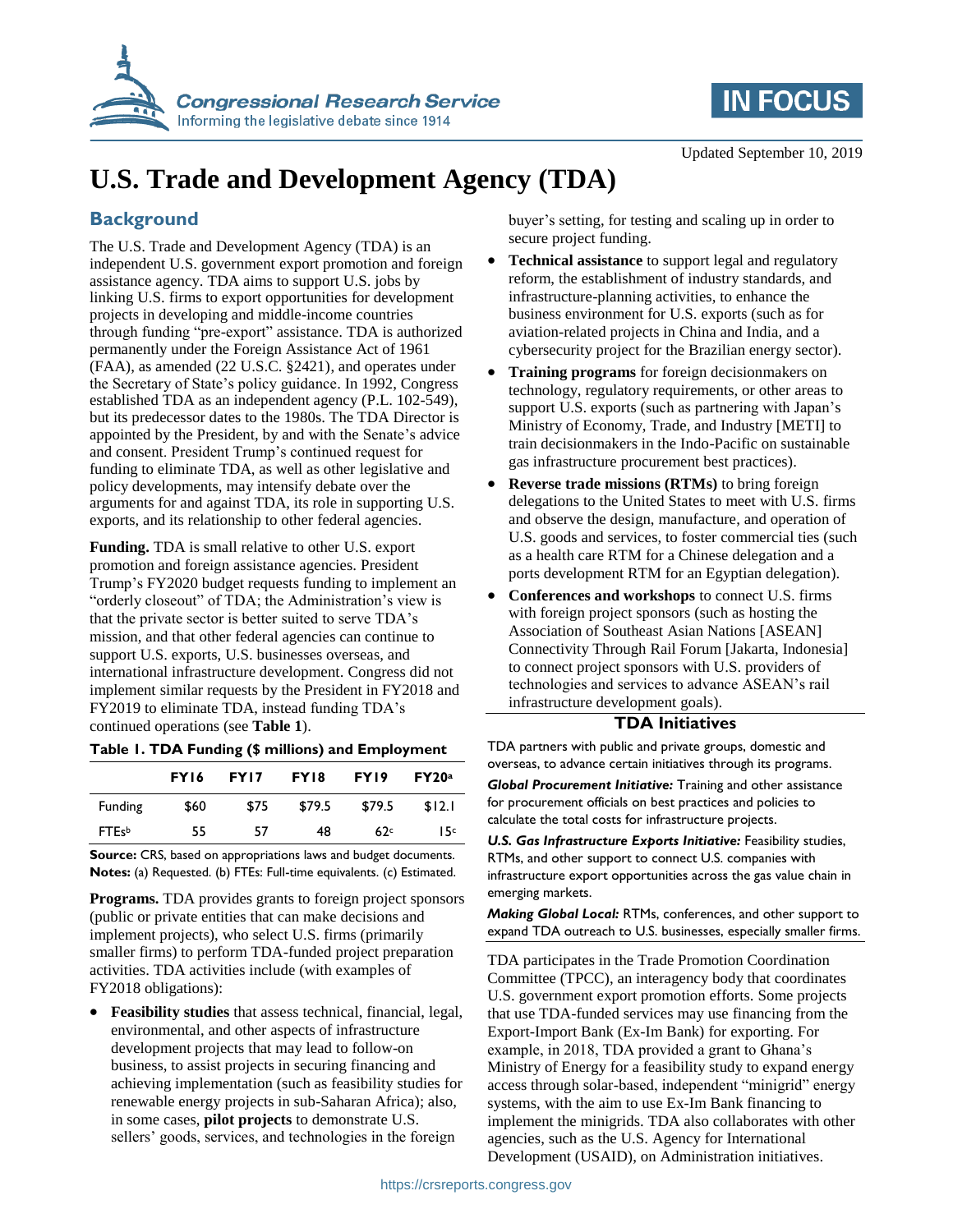**Requirements.** The FAA directs TDA to promote U.S. private sector participation in developing and middleincome countries and to give special emphasis to economic sectors with notable U.S. export potential, e.g., energy, transportation, telecommunications, and the environment. The FAA also instructs TDA to, as much as possible, require firms and other entities to share the costs of TDAfunded project planning and to reimburse TDA for its expenditures if project implementation is successful.

**Activity.** TDA targets its support in projects that it has determined offer solid prospects for success, U.S. export growth opportunity, and strong development benefits. TDA prioritizes projects where its support could sway an opportunity in favor of a U.S. firm against a foreign competitor or help a key project reach final stages. In FY2018, TDA obligated about \$58 million for program activities (see **Figure 2**), down from \$70 million in FY2017 and comparable to the \$59 million it obligated in FY2016.

#### **Figure 1. TDA FY2018 Value of Obligations**





**Impact, monitoring, and evaluation.** According to TDA, in FY2018, it supported \$4.9 billion in new U.S. exports and 28,000 U.S. jobs. TDA uses an "export multiplier" to

measure the impact of its program activity on supporting U.S. exports. For the most recent 10-year period, TDA reported a record-high export multiplier of \$104 in U.S. exports for each dollar of TDA programming.

TDA monitors and evaluates its activities to determine their effectiveness, inform funding decisions, and support oversight and accountability. The TDA Office of Program Monitoring and Evaluation tracks projects after TDAfunded activities are completed to analyze the link between funding and project outcomes. TDA employs outside contractors for some project evaluation.

### **Issues for Congress**

**Rationales For and Against TDA.** Supporters of TDA, including many in the business community, hold that TDA programs are key to U.S. export promotions and help U.S. firms compete with foreign firms that have access to similar support through their national programs. TDA's role may be especially critical for smaller firms with insufficient resources to conduct their own project preparation analyses. Supporters also note that users share the costs of TDAfunded activity and that some TDA costs are reimbursed. Critics argue that TDA distorts market conditions by encouraging commercially unviable activities and, in turn, inefficient use of resources. Critics also contend that TDA activities may provide unnecessary assistance to businesses at the expense of taxpayers.

**Effectiveness and Efficiency.** The effectiveness and efficiency of TDA may be a key issue in any debate over potential reorganization of certain federal agencies, a continued priority of the Trump Administration. TDA supporters highlight the agency's export multiplier as an indication of its effectiveness and efficiency, and argue that TDA would be more effective with a larger budget. Critics question TDA's impact on U.S. foreign policy and export promotion goals, including whether exports estimated by TDA would have taken place in TDA's absence.

**Relation to other agencies.** Supporters maintain that TDA's dual focus on export promotion and international development sets it apart from other federal government agencies such as Ex-Im Bank and USAID, as well as its role in assisting businesses at early stages of international transactions. Critics assert that TDA functions overlap with those of other U.S. export promotion and foreign aid agencies. With the expected operationalization of the new Development Finance Corporation (DFC) in 2019 under the Better Utilization of Investments Leading to Development Act of 2018 (BUILD Act, P.L. 115-254), Congress may examine how TDA and DFC relate, given that DFC is also to have some similar tools, such as authority to conduct feasibility studies, tailored to development finance aims. Other stakeholders may call for enhanced interagency coordination, such as through the TPCC. Such issues raise questions about the policy goals and desired outcomes for any potential change to TDA's organizational structure.

**Shayerah Ilias Akhtar**, Specialist in International Trade and Finance